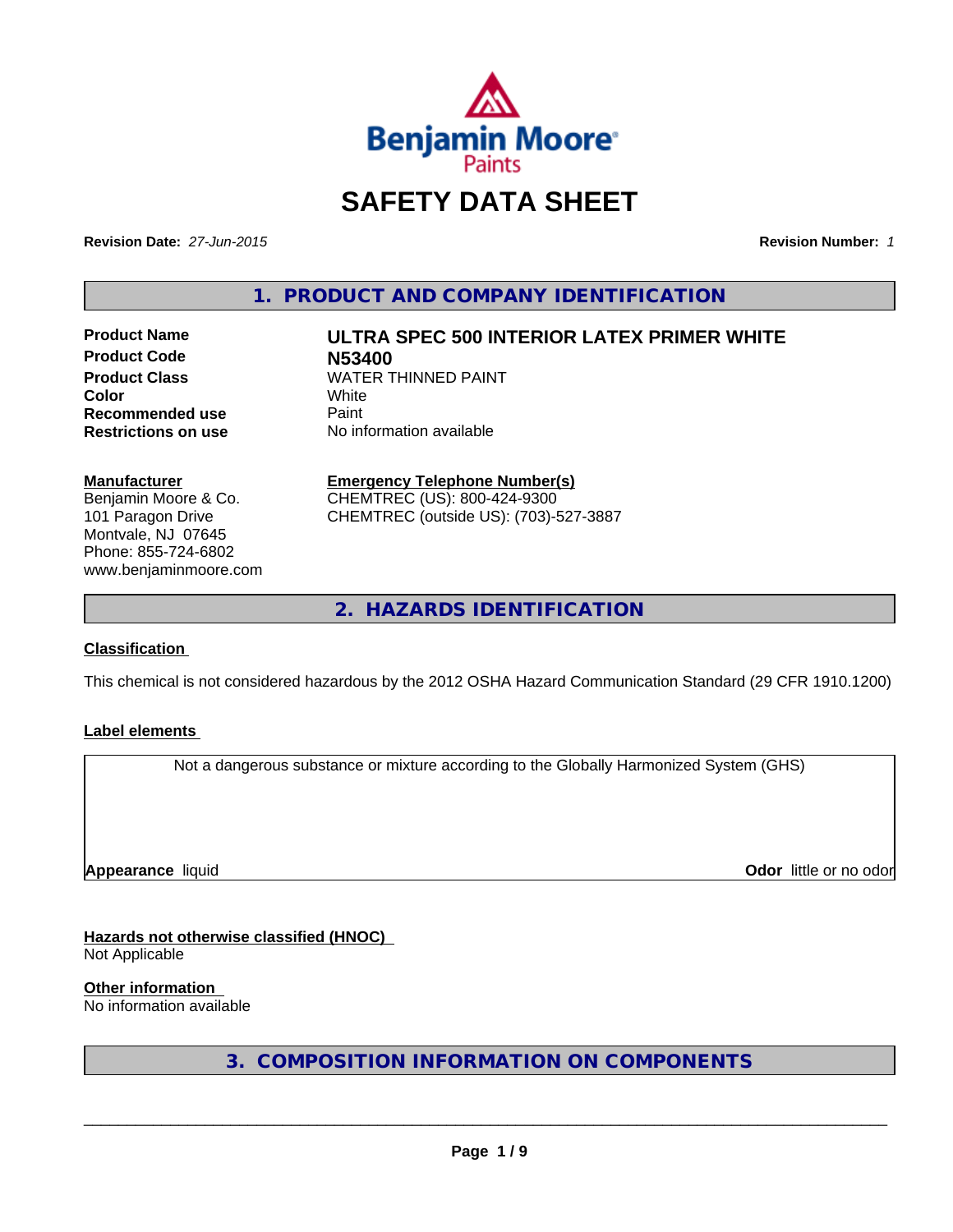| <b>Chemical Name</b> | <b>CAS-No</b> | Weight % (max) |
|----------------------|---------------|----------------|
| Limestone            | 1317-65-3     | 20             |
| Titanium dioxide     | 13463-67-7    |                |
| Kaolin, calcined     | 92704-41-1    | 10             |
| Kaolin               | 1332-58-7     |                |

\_\_\_\_\_\_\_\_\_\_\_\_\_\_\_\_\_\_\_\_\_\_\_\_\_\_\_\_\_\_\_\_\_\_\_\_\_\_\_\_\_\_\_\_\_\_\_\_\_\_\_\_\_\_\_\_\_\_\_\_\_\_\_\_\_\_\_\_\_\_\_\_\_\_\_\_\_\_\_\_\_\_\_\_\_\_\_\_\_\_\_\_\_

|                                                  | 4. FIRST AID MEASURES                                                                              |
|--------------------------------------------------|----------------------------------------------------------------------------------------------------|
| <b>General Advice</b>                            | No hazards which require special first aid measures.                                               |
| <b>Eye Contact</b>                               | Rinse thoroughly with plenty of water for at least 15 minutes and consult a<br>physician.          |
| <b>Skin Contact</b>                              | Wash off immediately with soap and plenty of water removing all contaminated<br>clothes and shoes. |
| <b>Inhalation</b>                                | Move to fresh air. If symptoms persist, call a physician.                                          |
| Ingestion                                        | Clean mouth with water and afterwards drink plenty of water. Consult a physician<br>if necessary.  |
| <b>Most Important</b><br><b>Symptoms/Effects</b> | None known.                                                                                        |
| <b>Notes To Physician</b>                        | Treat symptomatically.                                                                             |

**5. FIRE-FIGHTING MEASURES**

| <b>Suitable Extinguishing Media</b>                                                          | Use extinguishing measures that are appropriate to local<br>circumstances and the surrounding environment.                                   |  |  |
|----------------------------------------------------------------------------------------------|----------------------------------------------------------------------------------------------------------------------------------------------|--|--|
| <b>Protective Equipment And Precautions For</b><br><b>Firefighters</b>                       | As in any fire, wear self-contained breathing apparatus<br>pressure-demand, MSHA/NIOSH (approved or equivalent)<br>and full protective gear. |  |  |
| <b>Specific Hazards Arising From The Chemical</b>                                            | Closed containers may rupture if exposed to fire or<br>extreme heat.                                                                         |  |  |
| <b>Sensitivity To Mechanical Impact</b>                                                      | No.                                                                                                                                          |  |  |
| <b>Sensitivity To Static Discharge</b>                                                       | No.                                                                                                                                          |  |  |
| <b>Flash Point Data</b><br>Flash Point (°F)<br>Flash Point (°C)<br><b>Flash Point Method</b> | Not applicable<br>Not applicable<br>Not applicable                                                                                           |  |  |
| <b>Flammability Limits In Air</b>                                                            |                                                                                                                                              |  |  |
| <b>Lower Explosion Limit</b><br><b>Upper Explosion Limit</b>                                 | Not applicable<br>Not applicable                                                                                                             |  |  |
|                                                                                              |                                                                                                                                              |  |  |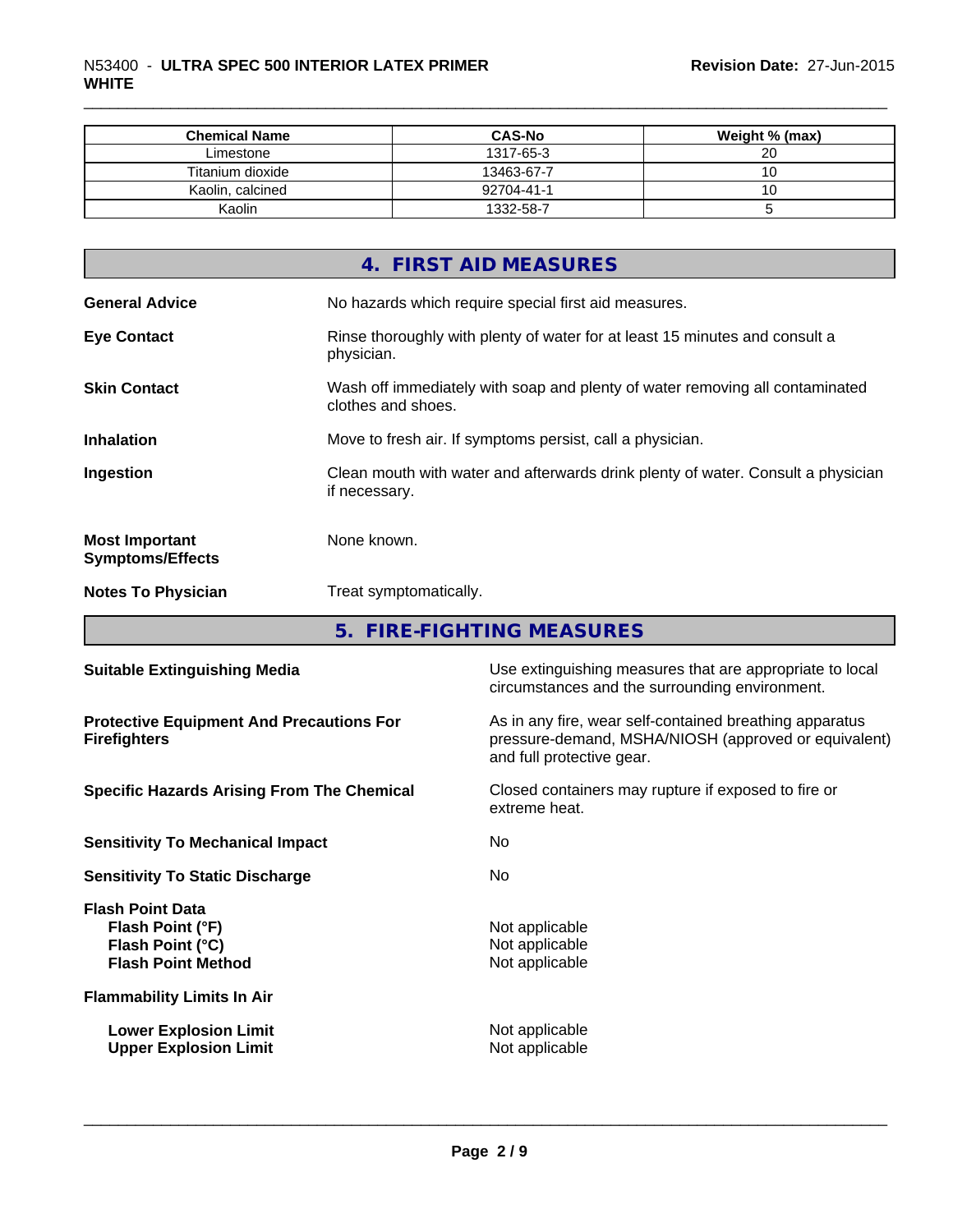| <b>NFPA</b> | <b>Health:</b> 1 | <b>Flammability: 0</b> | <b>Instability:</b> 0 | <b>Special: Not Applicable</b> |
|-------------|------------------|------------------------|-----------------------|--------------------------------|
|             |                  |                        |                       |                                |

#### **NFPA Legend**

- 0 Not Hazardous
- 1 Slightly
- 2 Moderate
- 3 High
- 4 Severe

*The ratings assigned are only suggested ratings, the contractor/employer has ultimate responsibilities for NFPA ratings where this system is used.*

*Additional information regarding the NFPA rating system is available from the National Fire Protection Agency (NFPA) at www.nfpa.org.*

|                                  | 6. ACCIDENTAL RELEASE MEASURES                                                                                                                                                   |
|----------------------------------|----------------------------------------------------------------------------------------------------------------------------------------------------------------------------------|
|                                  | Avoid contact with skin, eyes and clothing. Ensure adequate ventilation.                                                                                                         |
|                                  | Prevent further leakage or spillage if safe to do so.                                                                                                                            |
| <b>Environmental Precautions</b> | See Section 12 for additional Ecological Information.                                                                                                                            |
|                                  | Soak up with inert absorbent material. Sweep up and shovel into suitable<br>containers for disposal.                                                                             |
|                                  | 7. HANDLING AND STORAGE                                                                                                                                                          |
|                                  | Avoid contact with skin, eyes and clothing. Avoid breathing vapors, spray mists or<br>sanding dust. In case of insufficient ventilation, wear suitable respiratory<br>equipment. |
|                                  | Keep container tightly closed. Keep out of the reach of children.                                                                                                                |
|                                  | No information available                                                                                                                                                         |
|                                  |                                                                                                                                                                                  |

# **8. EXPOSURE CONTROLS / PERSONAL PROTECTION**

#### **Exposure Limits**

| <b>Chemical Name</b> | <b>ACGIH</b>             | <b>OSHA</b>                                                  |
|----------------------|--------------------------|--------------------------------------------------------------|
| Limestone            | N/E                      | 15 mg/m <sup>3</sup> - TWA total<br>$5 \text{ mg/m}^3$ - TWA |
| Titanium dioxide     | 10 mg/m $3$ - TWA        | 15 mg/m $3$ - TWA                                            |
| Kaolin               | $2 \text{ mq/m}^3$ - TWA | 15 mg/m <sup>3</sup> - TWA total<br>$5 \text{ mg/m}^3$ - TWA |

**Engineering Measures** Ensure adequate ventilation, especially in confined areas.

#### **Personal Protective Equipment**

| <b>Eye/Face Protection</b>    | Safety g  |
|-------------------------------|-----------|
| <b>Skin Protection</b>        | Protectiv |
| <b>Respiratory Protection</b> | In case o |

lasses with side-shields.  $v$ e gloves and impervious clothing. of insufficient ventilation wear suitable respiratory equipment.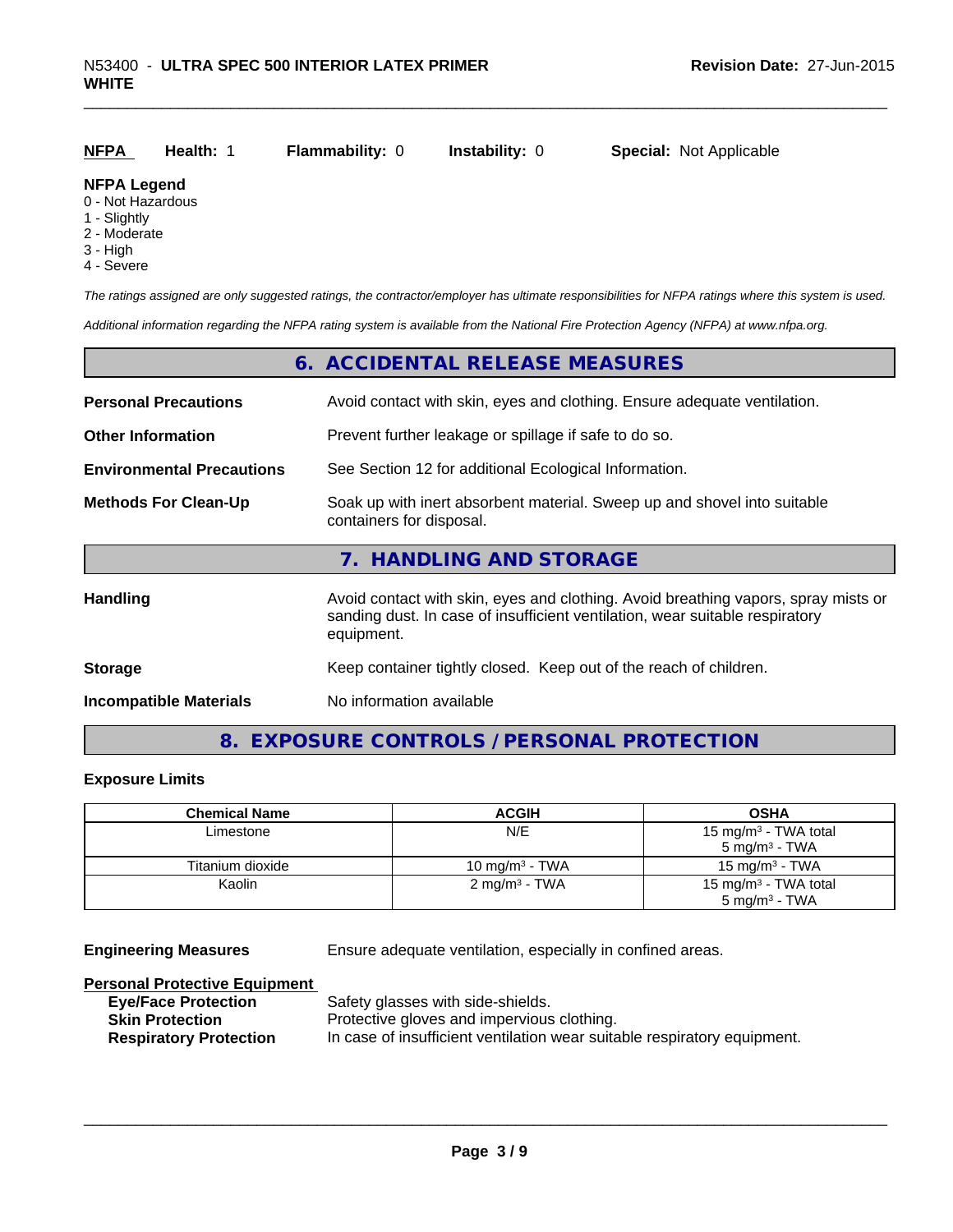**Hygiene Measures** Avoid contact with skin, eyes and clothing. Remove and wash contaminated clothing before re-use. Wash thoroughly after handling.

\_\_\_\_\_\_\_\_\_\_\_\_\_\_\_\_\_\_\_\_\_\_\_\_\_\_\_\_\_\_\_\_\_\_\_\_\_\_\_\_\_\_\_\_\_\_\_\_\_\_\_\_\_\_\_\_\_\_\_\_\_\_\_\_\_\_\_\_\_\_\_\_\_\_\_\_\_\_\_\_\_\_\_\_\_\_\_\_\_\_\_\_\_

# **9. PHYSICAL AND CHEMICAL PROPERTIES**

| Appearance                                     | liquid                   |
|------------------------------------------------|--------------------------|
| Odor                                           | little or no odor        |
| <b>Odor Threshold</b>                          | No information available |
| Density (Ibs/gal)                              | $10.7 - 11.0$            |
| <b>Specific Gravity</b>                        | $1.28 - 1.32$            |
| рH                                             | No information available |
| <b>Viscosity (cps)</b>                         | No information available |
| <b>Solubility</b>                              | No information available |
| <b>Water Solubility</b>                        | No information available |
| <b>Evaporation Rate</b>                        | No information available |
| <b>Vapor Pressure</b>                          | No information available |
| <b>Vapor Density</b>                           | No information available |
| Wt. % Solids                                   | $40 - 50$                |
| Vol. % Solids                                  | $25 - 35$                |
| Wt. % Volatiles                                | $50 - 60$                |
| Vol. % Volatiles                               | $65 - 75$                |
| <b>VOC Regulatory Limit (g/L)</b>              | 0                        |
| <b>Boiling Point (°F)</b>                      | 212                      |
| <b>Boiling Point (°C)</b>                      | 100                      |
| <b>Freezing Point (°F)</b>                     | 32                       |
| <b>Freezing Point (°C)</b>                     | $\Omega$                 |
| Flash Point (°F)                               | Not applicable           |
| Flash Point (°C)                               | Not applicable           |
| <b>Flash Point Method</b>                      | Not applicable           |
| <b>Flammability (solid, gas)</b>               | Not applicable           |
| <b>Upper Explosion Limit</b>                   | Not applicable           |
| <b>Lower Explosion Limit</b>                   | Not applicable           |
| <b>Autoignition Temperature (°F)</b>           | No information available |
| <b>Autoignition Temperature (°C)</b>           | No information available |
| Decomposition Temperature (°F)                 | No information available |
| Decomposition Temperature (°C)                 | No information available |
| <b>Partition Coefficient (n-octanol/water)</b> | No information available |

# **10. STABILITY AND REACTIVITY**

| <b>Reactivity</b>                         | Not Applicable                           |
|-------------------------------------------|------------------------------------------|
| <b>Chemical Stability</b>                 | Stable under normal conditions.          |
| <b>Conditions To Avoid</b>                | Prevent from freezing.                   |
| <b>Incompatible Materials</b>             | No materials to be especially mentioned. |
| <b>Hazardous Decomposition Products</b>   | None under normal use.                   |
| <b>Possibility Of Hazardous Reactions</b> | None under normal conditions of use.     |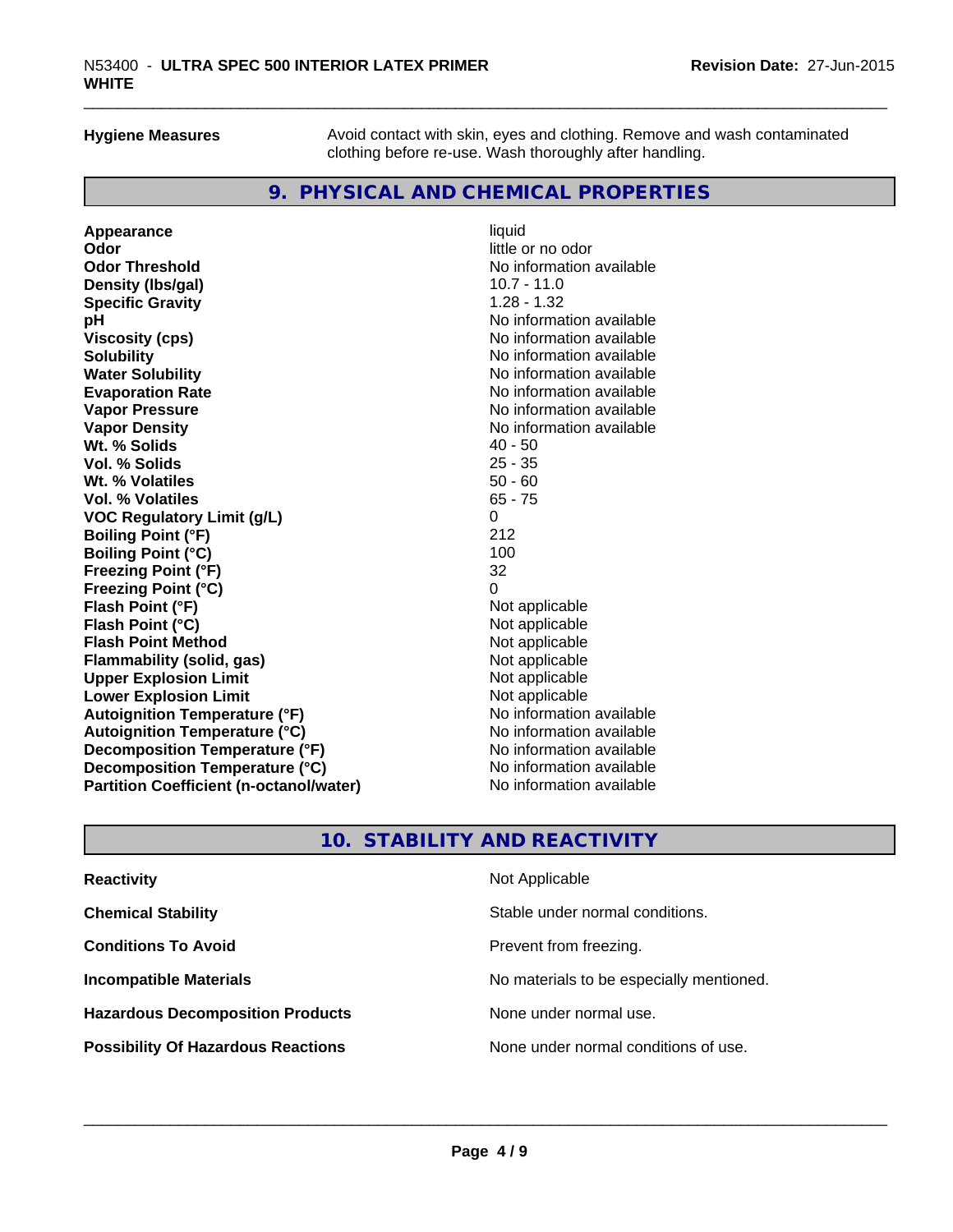# **11. TOXICOLOGICAL INFORMATION**

\_\_\_\_\_\_\_\_\_\_\_\_\_\_\_\_\_\_\_\_\_\_\_\_\_\_\_\_\_\_\_\_\_\_\_\_\_\_\_\_\_\_\_\_\_\_\_\_\_\_\_\_\_\_\_\_\_\_\_\_\_\_\_\_\_\_\_\_\_\_\_\_\_\_\_\_\_\_\_\_\_\_\_\_\_\_\_\_\_\_\_\_\_

| <b>Product Information</b>                                                                                                                                                                                                                                                                                                                                                                                        |                                                                                                                                                                                                                                                                                                                                                                                                                                                                                                                                                                                |
|-------------------------------------------------------------------------------------------------------------------------------------------------------------------------------------------------------------------------------------------------------------------------------------------------------------------------------------------------------------------------------------------------------------------|--------------------------------------------------------------------------------------------------------------------------------------------------------------------------------------------------------------------------------------------------------------------------------------------------------------------------------------------------------------------------------------------------------------------------------------------------------------------------------------------------------------------------------------------------------------------------------|
| Information on likely routes of exposure                                                                                                                                                                                                                                                                                                                                                                          |                                                                                                                                                                                                                                                                                                                                                                                                                                                                                                                                                                                |
| <b>Principal Routes of Exposure</b>                                                                                                                                                                                                                                                                                                                                                                               | Eye contact, skin contact and inhalation.                                                                                                                                                                                                                                                                                                                                                                                                                                                                                                                                      |
| <b>Acute Toxicity</b>                                                                                                                                                                                                                                                                                                                                                                                             |                                                                                                                                                                                                                                                                                                                                                                                                                                                                                                                                                                                |
| <b>Product Information</b>                                                                                                                                                                                                                                                                                                                                                                                        | No information available                                                                                                                                                                                                                                                                                                                                                                                                                                                                                                                                                       |
| Information on toxicological effects                                                                                                                                                                                                                                                                                                                                                                              |                                                                                                                                                                                                                                                                                                                                                                                                                                                                                                                                                                                |
| <b>Symptoms</b>                                                                                                                                                                                                                                                                                                                                                                                                   | No information available                                                                                                                                                                                                                                                                                                                                                                                                                                                                                                                                                       |
|                                                                                                                                                                                                                                                                                                                                                                                                                   | Delayed and immediate effects as well as chronic effects from short and long-term exposure                                                                                                                                                                                                                                                                                                                                                                                                                                                                                     |
| Eye contact<br><b>Skin contact</b><br><b>Inhalation</b><br>Ingestion<br>Sensitization:<br><b>Neurological Effects</b><br><b>Mutagenic Effects</b><br><b>Reproductive Effects</b><br><b>Developmental Effects</b><br><b>Target Organ Effects</b><br><b>STOT - single exposure</b><br><b>STOT - repeated exposure</b><br>Other adverse effects<br><b>Aspiration Hazard</b><br><b>Numerical measures of toxicity</b> | May cause slight irritation.<br>Substance may cause slight skin irritation. Prolonged or repeated contact may dry<br>skin and cause irritation.<br>May cause irritation of respiratory tract.<br>Ingestion may cause gastrointestinal irritation, nausea, vomiting and diarrhea.<br>No information available<br>No information available.<br>No information available.<br>No information available.<br>No information available.<br>No information available.<br>No information available<br>No information available<br>No information available.<br>No information available |
|                                                                                                                                                                                                                                                                                                                                                                                                                   | The following values are calculated based on chapter 3.1 of the GHS document                                                                                                                                                                                                                                                                                                                                                                                                                                                                                                   |
| <b>ATEmix (oral)</b>                                                                                                                                                                                                                                                                                                                                                                                              | 27114 mg/kg                                                                                                                                                                                                                                                                                                                                                                                                                                                                                                                                                                    |
| <b>Component</b>                                                                                                                                                                                                                                                                                                                                                                                                  |                                                                                                                                                                                                                                                                                                                                                                                                                                                                                                                                                                                |
| <b>Acute Toxicity</b>                                                                                                                                                                                                                                                                                                                                                                                             |                                                                                                                                                                                                                                                                                                                                                                                                                                                                                                                                                                                |
| Limestone<br>LD50 Oral: 6,450 mg/kg (Rat) vendor data<br>Titanium dioxide<br>LD50 Oral: > 10000 mg/kg (Rat)<br>LD50 Dermal: $> 10000$ mg/m <sup>3</sup> (Rabbit)<br>LC50 Inhalation (Dust): $> 6.82$ mg/L (Rat, 4 hr.)<br>Kaolin, calcined<br>LD50 Oral: > 5000 mg/kg (Rat) vendor data<br>Kaolin<br>LD50 Oral: > 5000 mg/kg (Rat)                                                                                |                                                                                                                                                                                                                                                                                                                                                                                                                                                                                                                                                                                |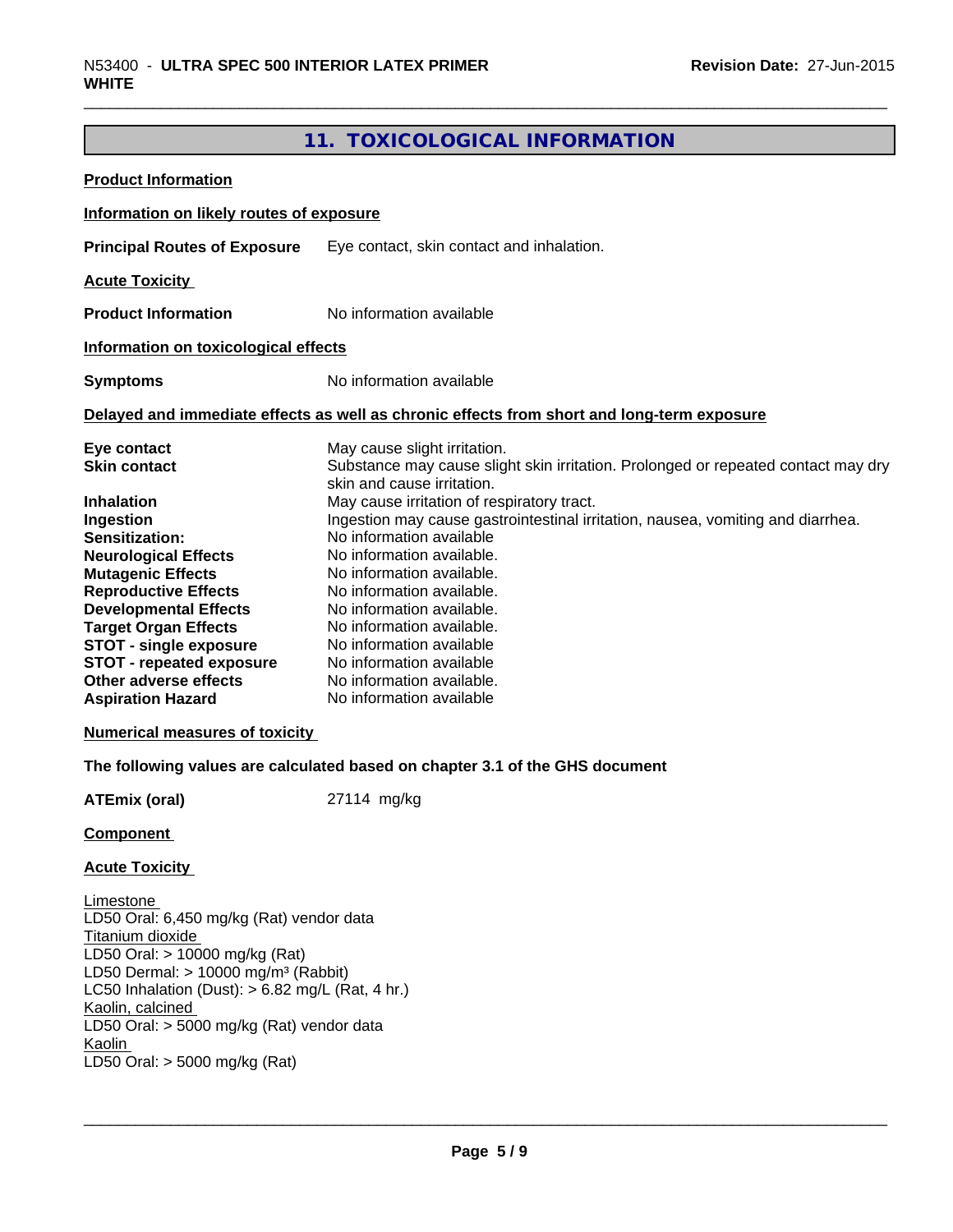#### **Carcinogenicity**

*The information below indicates whether each agency has listed any ingredient as a carcinogen:.*

| <b>Chemical Name</b>     | <b>IARC</b>          | <b>NTP</b> | <b>OSHA Carcinogen</b> |
|--------------------------|----------------------|------------|------------------------|
|                          | 2B<br>Possible Human |            | Listed                 |
| $-1$<br>Fitanium dioxide | Carcinoɑen           |            |                        |

\_\_\_\_\_\_\_\_\_\_\_\_\_\_\_\_\_\_\_\_\_\_\_\_\_\_\_\_\_\_\_\_\_\_\_\_\_\_\_\_\_\_\_\_\_\_\_\_\_\_\_\_\_\_\_\_\_\_\_\_\_\_\_\_\_\_\_\_\_\_\_\_\_\_\_\_\_\_\_\_\_\_\_\_\_\_\_\_\_\_\_\_\_

• Although IARC has classified titanium dioxide as possibly carcinogenic to humans (2B), their summary concludes: "No significant exposure to titanium dioxide is thought to occur during the use of products in which titanium dioxide is bound to other materials, such as paint."

#### **Legend**

IARC - International Agency for Research on Cancer NTP - National Toxicity Program OSHA - Occupational Safety & Health Administration

**12. ECOLOGICAL INFORMATION**

## **Ecotoxicity Effects**

The environmental impact of this product has not been fully investigated.

#### **Product Information**

#### **Acute Toxicity to Fish**

No information available

#### **Acute Toxicity to Aquatic Invertebrates**

No information available

#### **Acute Toxicity to Aquatic Plants**

No information available

#### **Persistence / Degradability**

No information available.

#### **Bioaccumulation / Accumulation**

No information available.

#### **Mobility in Environmental Media**

No information available.

#### **Ozone**

No information available

#### **Component**

#### **Acute Toxicity to Fish**

Titanium dioxide LC50: > 1000 mg/L (Fathead Minnow - 96 hr.)

#### **Acute Toxicity to Aquatic Invertebrates**

No information available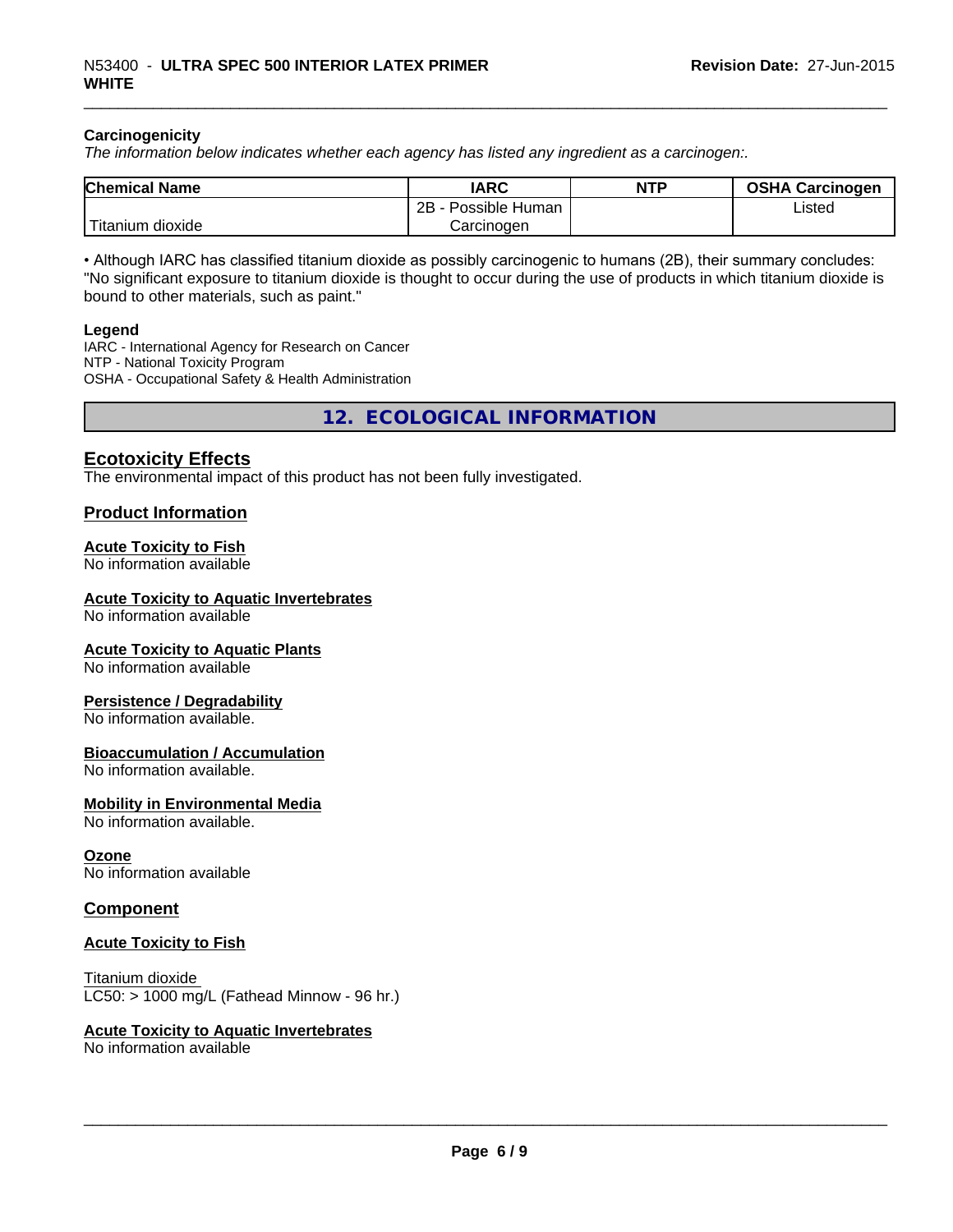#### **Acute Toxicity to Aquatic Plants**

No information available

|                                  | 13. DISPOSAL CONSIDERATIONS                                                                                                                                                                                                           |
|----------------------------------|---------------------------------------------------------------------------------------------------------------------------------------------------------------------------------------------------------------------------------------|
| <b>Waste Disposal Method</b>     | Dispose of in accordance with federal, state, provincial, and local regulations.<br>Local requirements may vary, consult your sanitation department or<br>state-designated environmental protection agency for more disposal options. |
|                                  | 14. TRANSPORT INFORMATION                                                                                                                                                                                                             |
| <b>DOT</b>                       | Not regulated                                                                                                                                                                                                                         |
| <b>ICAO / IATA</b>               | Not regulated                                                                                                                                                                                                                         |
| <b>IMDG / IMO</b>                | Not regulated                                                                                                                                                                                                                         |
|                                  | 15. REGULATORY INFORMATION                                                                                                                                                                                                            |
| <b>International Inventories</b> |                                                                                                                                                                                                                                       |

\_\_\_\_\_\_\_\_\_\_\_\_\_\_\_\_\_\_\_\_\_\_\_\_\_\_\_\_\_\_\_\_\_\_\_\_\_\_\_\_\_\_\_\_\_\_\_\_\_\_\_\_\_\_\_\_\_\_\_\_\_\_\_\_\_\_\_\_\_\_\_\_\_\_\_\_\_\_\_\_\_\_\_\_\_\_\_\_\_\_\_\_\_

| <b>TSCA: United States</b> | Yes - All components are listed or exempt. |
|----------------------------|--------------------------------------------|
| <b>DSL: Canada</b>         | Yes - All components are listed or exempt. |

# **Federal Regulations**

| SARA 311/312 hazardous categorization |    |  |
|---------------------------------------|----|--|
| Acute Health Hazard                   | Nο |  |
| Chronic Health Hazard                 | No |  |
| Fire Hazard                           | Nο |  |
| Sudden Release of Pressure Hazard     | Nο |  |
| Reactive Hazard                       | No |  |
|                                       |    |  |

#### **SARA 313**

Section 313 of Title III of the Superfund Amendments and Reauthorization Act of 1986 (SARA). This product contains a chemical or chemicals which are subject to the reporting requirements of the Act and Title 40 of the Code of Federal Regulations, Part 372:

*None*

### **Clean Air Act, Section 112 Hazardous Air Pollutants (HAPs) (see 40 CFR 61)**

This product contains the following HAPs:

*None*

# **State Regulations**

### **California Proposition 65**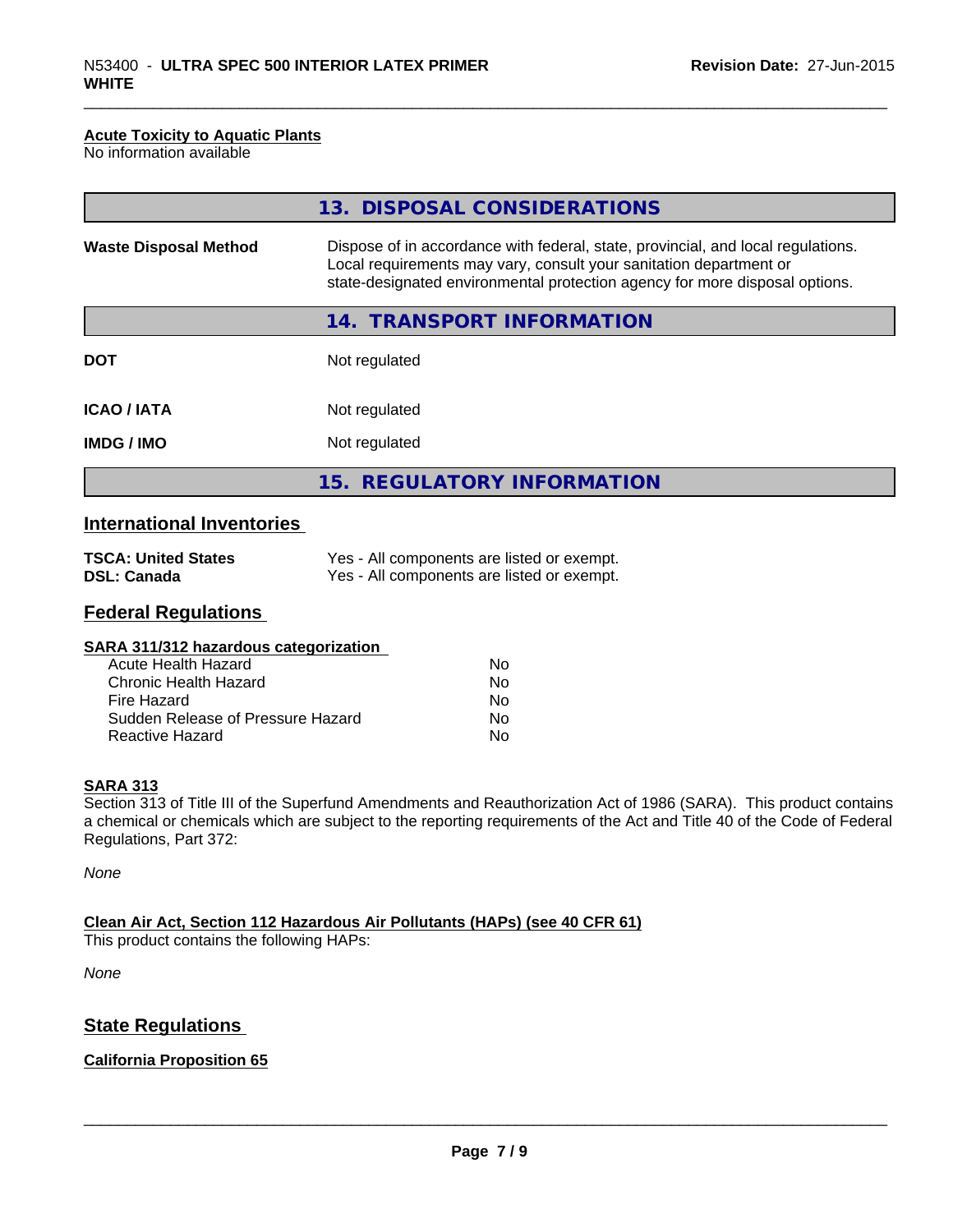*This product may contain small amounts of materials known to the state of California to cause cancer or reproductive harm.*

\_\_\_\_\_\_\_\_\_\_\_\_\_\_\_\_\_\_\_\_\_\_\_\_\_\_\_\_\_\_\_\_\_\_\_\_\_\_\_\_\_\_\_\_\_\_\_\_\_\_\_\_\_\_\_\_\_\_\_\_\_\_\_\_\_\_\_\_\_\_\_\_\_\_\_\_\_\_\_\_\_\_\_\_\_\_\_\_\_\_\_\_\_

#### **State Right-to-Know**

| <b>Chemical Name</b> | <b>Massachusetts</b> | <b>New Jersey</b> | Pennsylvania |
|----------------------|----------------------|-------------------|--------------|
| Limestone            |                      |                   |              |
| Titanium dioxide     |                      |                   |              |
| Kaolin               |                      |                   |              |

## **Legend**

X - Listed

| 16. OTHER INFORMATION                                                                                                                                 |           |                        |                      |          |  |
|-------------------------------------------------------------------------------------------------------------------------------------------------------|-----------|------------------------|----------------------|----------|--|
| <b>HMIS</b>                                                                                                                                           | Health: 1 | <b>Flammability: 0</b> | <b>Reactivity: 0</b> | $PPE: -$ |  |
| <b>HMIS Legend</b><br>0 - Minimal Hazard<br>1 - Slight Hazard<br>2 - Moderate Hazard<br>3 - Serious Hazard<br>4 - Severe Hazard<br>* - Chronic Hazard |           |                        |                      |          |  |

X - Consult your supervisor or S.O.P. for "Special" handling instructions.

*Note: The PPE rating has intentionally been left blank. Choose appropriate PPE that will protect employees from the hazards the material will present under the actual normal conditions of use.*

*Caution: HMISÒ ratings are based on a 0-4 rating scale, with 0 representing minimal hazards or risks, and 4 representing significant hazards or risks. Although HMISÒ ratings are not required on MSDSs under 29 CFR 1910.1200, the preparer, has chosen to provide them. HMISÒ ratings are to be used only in conjunction with a fully implemented HMISÒ program by workers who have received appropriate HMISÒ training. HMISÒ is a registered trade and service mark of the NPCA. HMISÒ materials may be purchased exclusively from J. J. Keller (800) 327-6868.*

**WARNING!** If you scrape, sand, or remove old paint, you may release lead dust. LEAD IS TOXIC. EXPOSURE TO LEAD DUST CAN CAUSE SERIOUS ILLNESS, SUCH AS BRAIN DAMAGE, ESPECIALLY IN CHILDREN. PREGNANT WOMEN SHOULD ALSO AVOID EXPOSURE. Wear a NIOSH approved respirator to control lead exposure. Clean up carefully with a HEPA vacuum and a wet mop. Before you start, find out how to protect yourself and your family by contacting the National Lead Information Hotline at 1-800-424-LEAD or log on to www.epa.gov/lead.

| <b>Prepared By</b>                               | <b>Product Stewardship Department</b><br>Benjamin Moore & Co.<br>101 Paragon Drive<br>Montvale, NJ 07645<br>855-724-6802 |  |
|--------------------------------------------------|--------------------------------------------------------------------------------------------------------------------------|--|
| <b>Revision Date:</b><br><b>Revision Summary</b> | 27-Jun-2015<br>Change to Format                                                                                          |  |